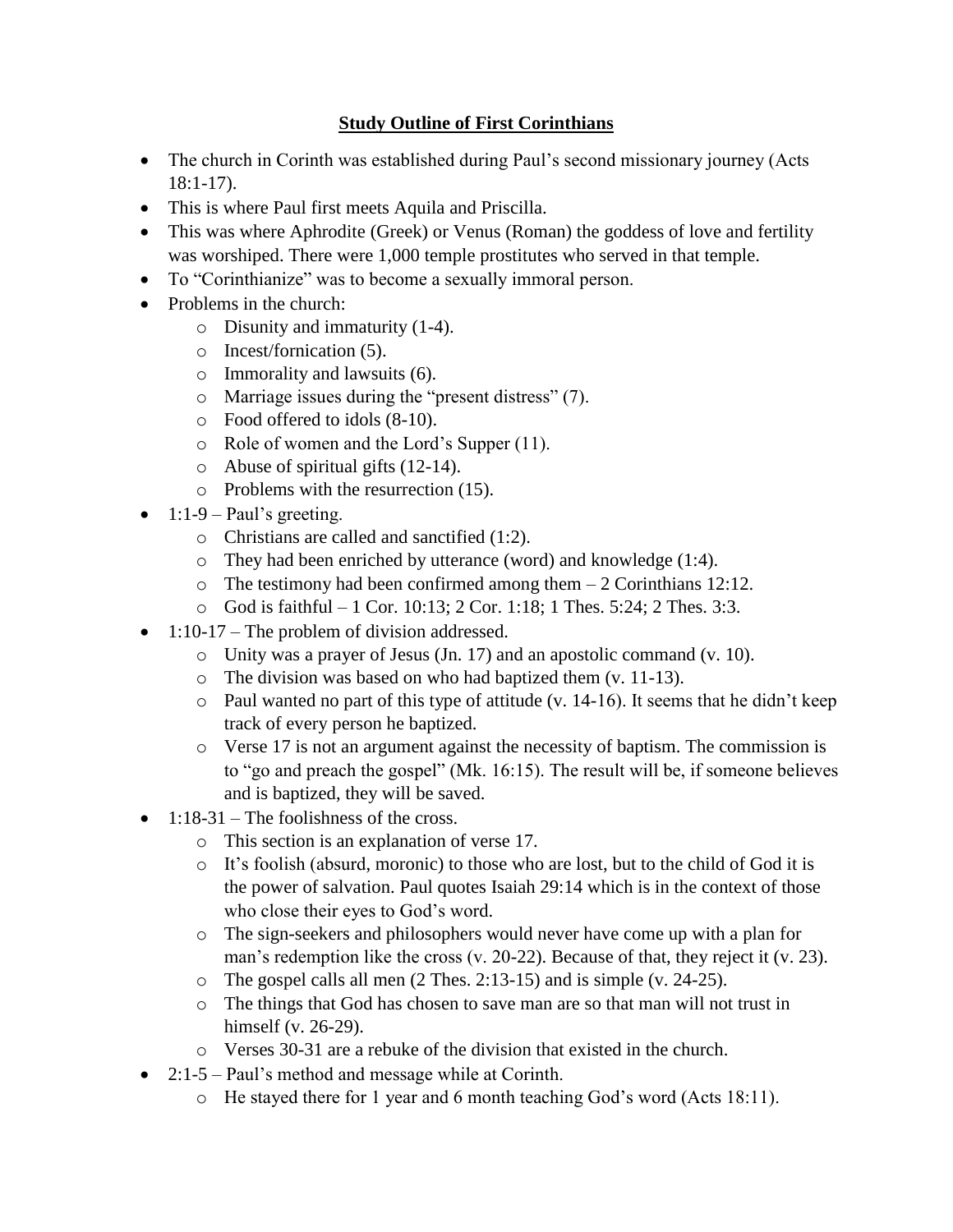- $\circ$  Continuing his thoughts from chapter 1 Paul reminds them that his preaching was not beautiful speeches or wisdom (*sophia* – sophisticated knowledge). He wasn't Plato, Aristotle, or Pythagoras.
- o His message was Christ and His cross Acts 18:4-5.
- o "Demonstration and power" a reference to the miraculous 1 Thes. 1:5.
- 2:6-8 Paul's message and wisdom did not appeal to the philosophers of the world.
	- o The message that was being preached by Paul and others is referred to as a "mystery." It was a mystery because in times past not everything had been revealed and that is the point of the next section.
	- o The Jewish and Roman rulers would not have murdered Jesus had they understood God's purpose.
- 2:9-12 Man did not come up with what Paul preached and wrote.
	- o This text speaks to us about revelation and inspiration.
	- o 2 Peter 1:20-21; 3:16.
	- o Thoughts can only be known when they are verbalized (v. 11).
	- o This revelation came "freely" from God. God's grace has revealed this word.
- 2:13-16 These things we "speak."
	- o Matthew 10:18-20.
	- o The "natural man" refers to those who leaned on human philosophy.
	- o The spiritual man "judges" all things. That is, having God's revelation, we can know what God's will is.
- 3:1-4 Corinth's division revealed their immaturity.
	- o Paul had just spoken of the spiritual vs the natural and now tells his readers that they were "carnal."
	- o Their carnality caused their spiritual growth to be stunted.
	- $\circ$  Envy = contentious rivalry.
	- $\circ$  Strife = quarreling, wrangling.
	- o Verse 4 reveals the source
- 3:5-9 The correct view of one another.
	- $\circ$  We are all "ministers" (διακονοs) who are trying to bring others to Christ.
	- o Luke 17:10 there is no competition or rivalry!
	- o The goal of every Christian should be to plant the word of God in as many hearts as possible!
- $\bullet$  3:10-17 The church is God's building.
	- o There is only one foundation in the Christian faith (Eph. 2:19-21).
	- o Verses 12-15 is a description of "every man's work." In sharing the gospel with others there will be material that will endure (faithful Christians) and some that will not (v. 15).
	- o The church is God's temple (v. 16-17) and we, as individual Christians, must not be guilty of defiling it with our behavior.
- $\bullet$  3:18-23 Don't boast in (follow) men.
- 4:1-5 Paul and his fellow-workers were nothing more than "ministers" and "stewards."
	- o The thought is continued from chapter 3:21-23.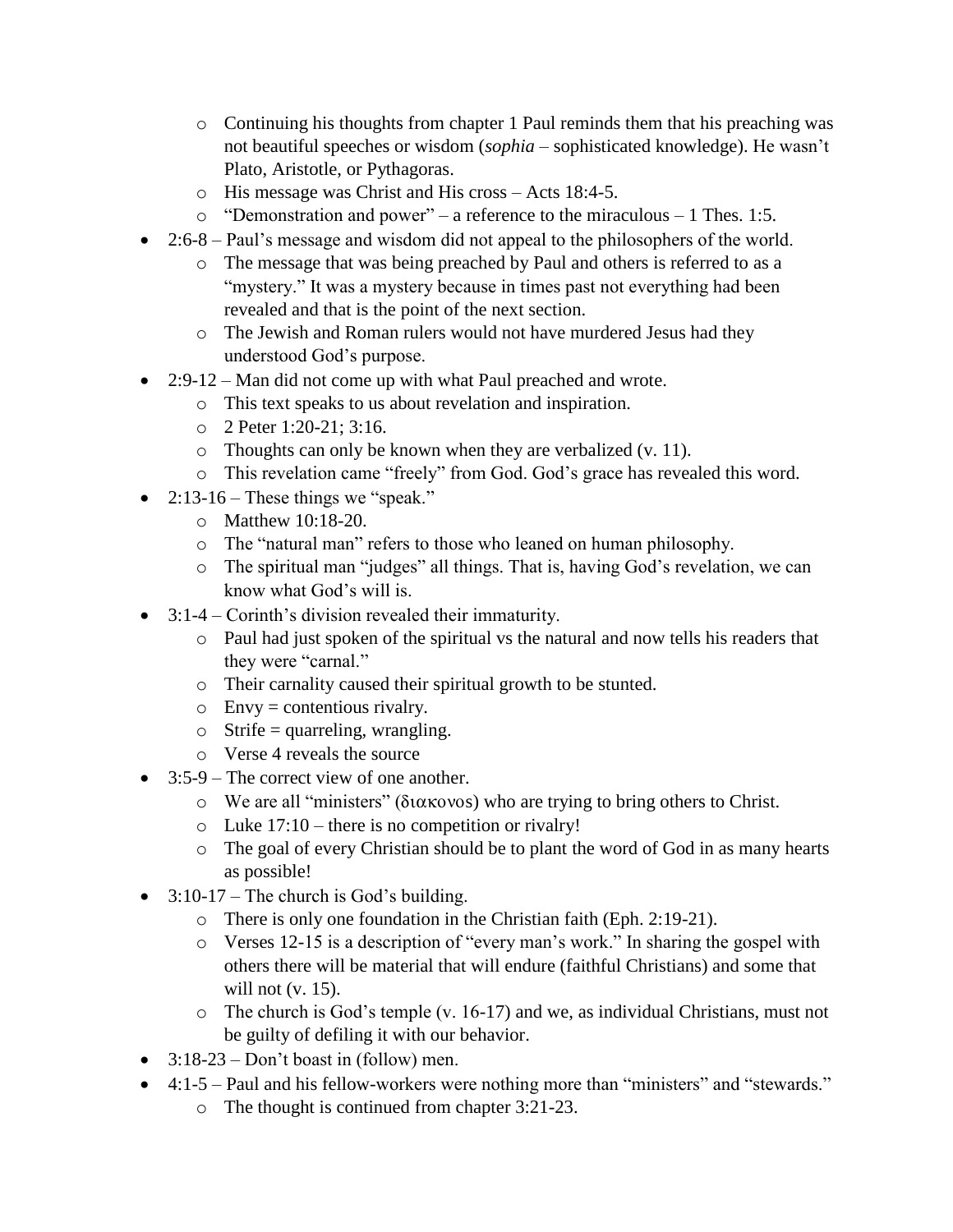- o *Minister* means "one who aids another in any work." *Steward* means, "one who has been entrusted with the affairs of another."
- o Verses 3-5 show that Paul was not concerned with the judgment that others had of him. His only concern was being judged or scrutinized by the Lord.
- 4:6-13 Paul used sarcasm to address those in Corinth who were causing division.
	- o Paul and Apollos were not the source of division, but he uses their names for the purpose of illustration.
	- o If it was wrong to lift them up above others, it was wrong to lift others up as well. That is the admonition at the end of verse 6.
	- o What does any faithful gospel preacher have that he did not receive from God  $(v. 7)$ ?
	- o Paul used sarcasm in verse 8 to show the arrogance that had permeated the congregation.
	- o Verses 11-13 show how ridiculous it is to be devoted to men instead of God. They suffered and were looked down upon for preaching the truth.
- $\bullet$  4:14-21 A word of warning about following false teachers among them.
	- $\circ$  Verses 14-16 show Paul attitude toward Corinth. This is a common theme in his letters – 1 Thessalonians 2:5-8.
	- $\circ$  Timothy Philippians 2:19-23.
	- o Notice that the teaching they were doing was "everywhere in every place." The message of the gospel does not change with time or location.
	- o Verses 18-21 seem to indicate that false teachers at Corinth were questioning Paul's courage to come and deal with the situation.
- $\bullet$  5:1-2 The situation at Corinth.
	- o This was an ongoing situation within the church. "Have" is a present tense term *he is having*.
	- o Ephesians 5:3-7.
	- o Verse 2 Does sin bother us as individuals? As a congregation? Corinth had done nothing to bring the sinner to repentance.
- $\bullet$  5:3-5 The solution.
	- o With them in spirit, Paul makes an inspired judgment (v. 3).
	- o Several things involved:
		- $\blacksquare$  The authority of Christ (v. 4a).
		- To be done during a public assembly of the church (v. 4b).
		- *Deliver the one to Satan* 1 Tim. 1:18-20. This is a command that is further explained in verses 11 & 13.
		- *For the destruction of the flesh* Colossians 3:5.
		- *To save the soul* James 5:19-20.
- $\bullet$  5:6-8 The sacrifice.
	- o The *leaven* is a matter of influence in the church Matthew 16:6, 11-12.
	- o A church that tolerates sin will eventually be permeated with sin and feel no shame.
	- o Ephesians 5:25-27.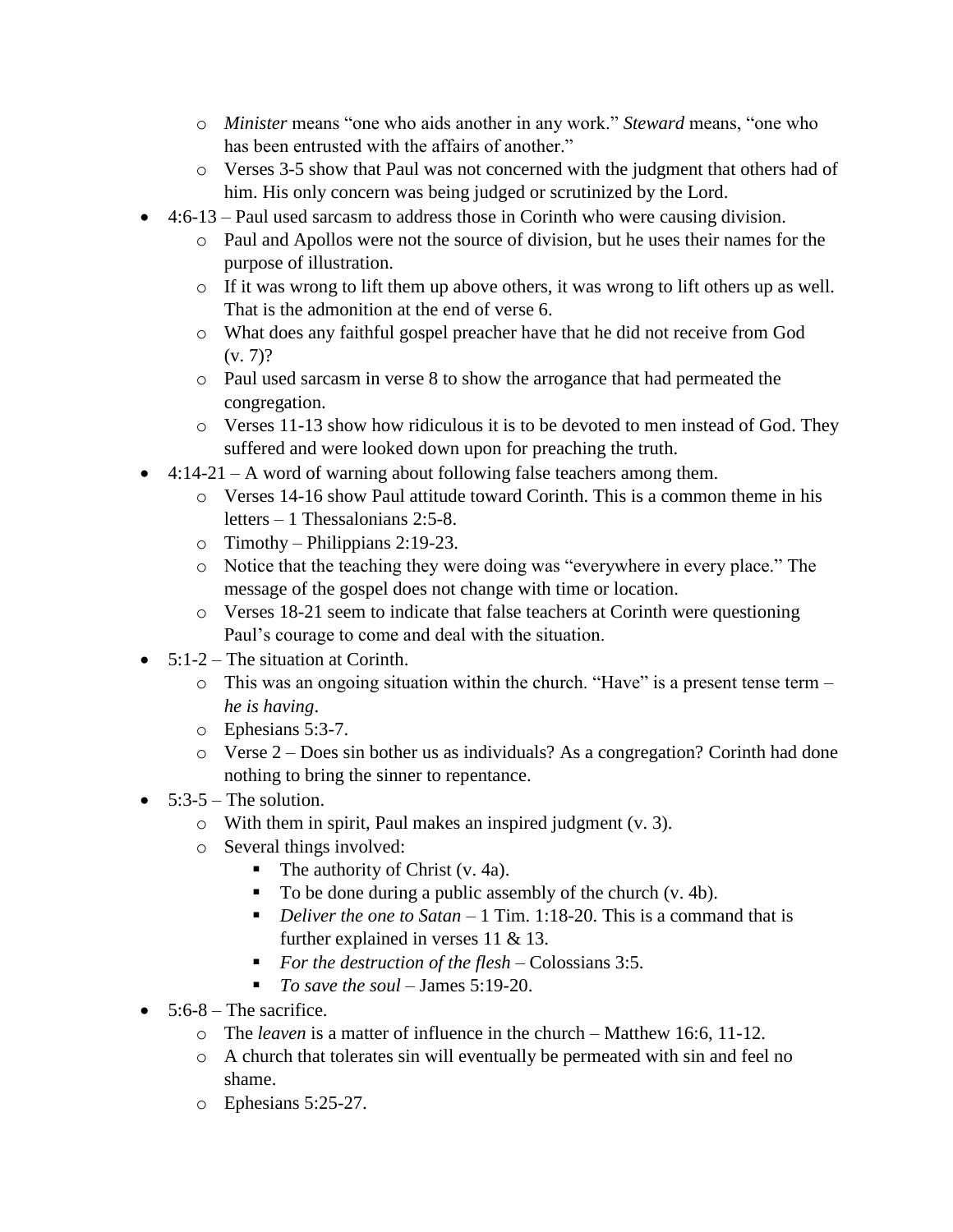- o During the Passover feast, Jews were to remove all leaven from their houses Exodus 12:14-15, 19. In a similar way Jesus has been sacrificed for us and we, as individuals and congregations, must remove the leaven of sin from our lives.
- $\bullet$  5:9-13 A clarification.
	- o Verses 9-10 and 12-13 clarify that those outside of Christ are not under the "jurisdiction" of the church.
	- o The word *company* means, "to mix together with, to associate with." It is not possible to avoid these kinds of people in the world.
	- o However, when it comes to a *brother*, i.e., a fellow-Christian, don't mix with them and don't even eat with them!
	- $\circ$  We are to *judge* (κρινω separate, pick out) and *put away* (εξαιρω to lift out, take away) a Christian who is living in sin and will not repent.
	- o Notice in 13c a Christian can become an *evil person*.
- 6:1-8 This chapter is going to discuss Christians going to court against fellow-believers.
	- o Taking each other to court was bad enough, but to do it before the unjust (unrighteous – NKJ) was even worse.
	- o Issues between Christians should be handled between Christians. Jesus addressed this subject – Matthew 5:21-26; 18:15-17.
	- o Saints will "judge the world." Christians are able to *discern* between what is good and evil. If you can see what is right/wrong by those in the world, can't you handle the problems that exist among yourselves (v. 2)?
	- o Christians can *judge* or *discern* about the judgment of angels (2 Pet. 2:4; Jude 6).
	- o You mean to tell me that you can't find one wise Christian to help solve these problems?
	- o Public scandals between Christians bring reproach upon the church. It's better to be wronged than to do wrong in an effort to get back at someone.
- $\bullet$  6:9-11 Things that will keep you out of heaven.
	- o This passage is in the context of Christians wronging other Christians. You cannot behave anyway you want and expect to get to heaven!
	- o These are things that they had been, but they had been saved by the preaching of the gospel (Acts 18:1-8).
- $\bullet$  6:12-20 The Christian's use of his body.
	- o "All things are lawful" must be understood in the proper context as long as they do not violate the will of God.
	- o Just because something is permitted does not mean that it is necessarily a good thing to do. Sometimes restraint is necessary. Having the right to do something does not make it right to do it.
	- o Verses 13-14 simply illustrates the point he is getting ready to make about fornication. We are designed to eat, but that design and desire should not control our lives.
	- o Sex is not sinful because God has set the parameters, but the unlawful use of it is (v. 14-20).
	- o Our physical bodies are to be used in service to God (Rom. 12:1-2).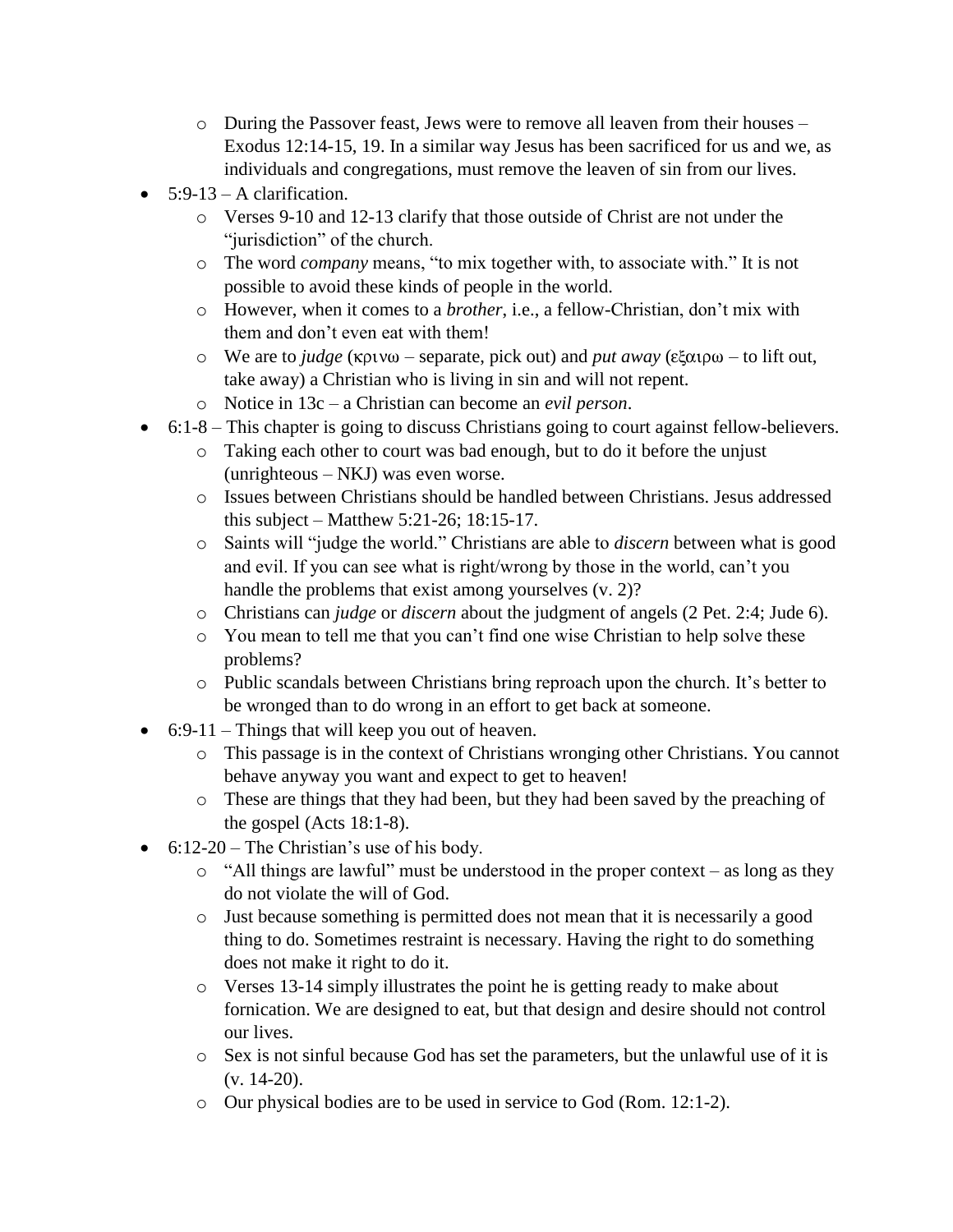- o The sin of fornication is a unique sin among sins. It takes the body that is supposed to be devoted to God and unites it with a different and sinful purpose. God has revealed that there is only one occasion when a person may have this physical relationship with another and that is in marriage (1 Cor. 7:2; Heb. 13:4).
- o Flee "to seek safety by flight, to escape danger, to vanish."
- o How do we know that fornication is wrong (v. 19-20)? We must be renewed in the spirit of our mind (Col. 3:5-10).
- $\bullet$  7 Paul's response to questions from Corinth. Three verses set the context for understanding this chapter – v.  $6, 26, 40$ .
- 7:1-9 It is better to marry than to burn.
	- o The "touch" of verse 1 is defined as fornication in verse 2.
	- o There is only one place where the sexual relationship between a man and woman is to be experienced – marriage (v. 2-5). Pre-marital sex is fornication (Heb. 13:4).
	- o Paul was unmarried and apparently had no issue with this situation, but not everyone is capable of that (v. 6-7).
	- o Verses 8-9 must be understood in the larger context of the chapter (v. 26).
- $7:10-11$  If there is a separation that occurs there are only two options remain unmarried or reconcile. The end of verse 11 is exactly what Jesus taught (Matt. 19:6).
- 7:12-16 What if a Christian is married to a non-Christian?
	- o Verses 12-14 You cannot divorce just because your spouse is not a Christian.
	- o Verse 15 is not an exception to Matthew 19:9. Some call this the "Pauline Exception." It must be kept in the context of what he just wrote in verse 11.
	- o A Christian spouse's conduct may win over the non-Christian (1 Pet. 3:1-4).
- $7:17-24$  Remain in your current calling.
- $\bullet$  7:25-31 Because of "the present distress" here is my inspired advice. Paul had a desire to "spare" them from difficulties that were coming. This thought continues in verses 29- 31. We are not given the details of what was getting ready to happen in Corinth, but "the time is short" (v. 29).
- 7:32-35 Because of the present distress Paul wanted these brethren to be able to serve the Lord "without distraction" (v. 35).
- $\bullet$  7:36-38 There was no sin for a father to give his daughter in marriage (v. 36), but for the time being it would be better if he did not.
- $\bullet$  7:39-40 A widow would also be better off, during the present distress, if she did not remarry. However, if she does, she must marry "in the Lord."
- 8 On eating meat from an animal in which a part of that animal had been offered in sacrifice to an idol.
- 8:1-3 He makes the point that everyone has *knowledge* (an opinion) on this subject. Our knowledge can cause us to act arrogantly against other people if we're not careful. Our love for God should cause us to have a correct attitude in all things (v. 3).
- $\bullet$  8:4-6 "We know," that is, Christians know that here is only one true God (v. 4). An idol is just a piece of wood or metal that has been shaped according to man's imagination.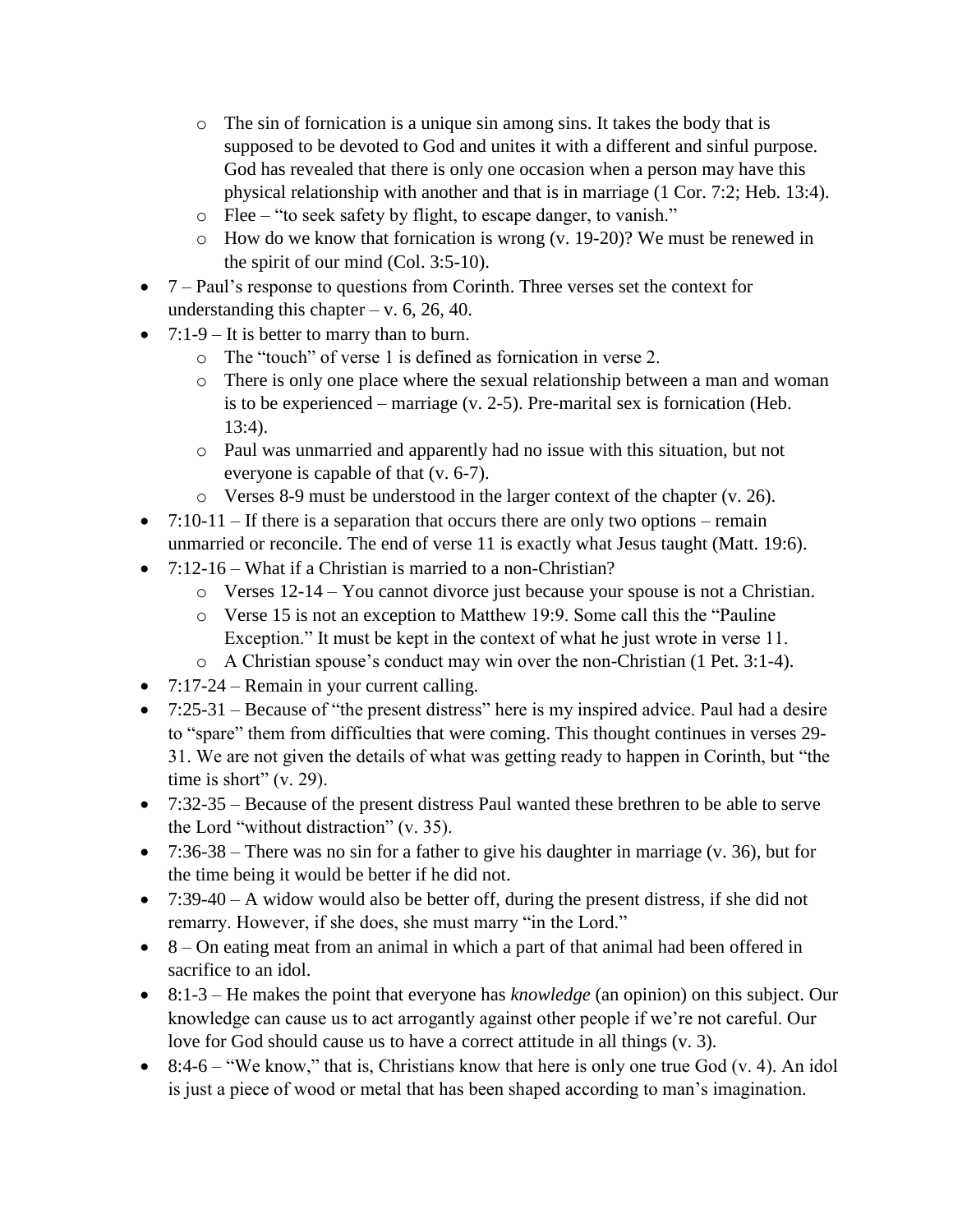- o Isaiah 44:9-17.
- o Again, while there are many things that people may call gods, there is only one God.
- o We have been created by Him and continue to exist through Him (v. 6).
- 8:7-8 The problem was that some had a *conscience* (KJV) or *consciousness* (NKJ) toward meat that had been offered to an idol.
	- o Perhaps there were some in the church who had been brought up in idolatry and still had a mindset that it would have been idolatry to partake with that meat.
	- o What do we do? Romans 14:19-23.
	- o Food does not commend us or condemn us, unless we partake with a violated conscience.
- 8:9-13 We may have the *liberty* (KJV) or *freedom* (NKJ) to eat these meats, because it's just food.
	- o However, we do not want to participate in it if it causes weakness in another (v. 10-11).
	- o Verse 12 This is a very serious matter!
	- o Verse 13 Paul's willing restraint in an effort to not be offensive to others.
	- o God's word has revealed all things that pertain to life and godliness (2 Pet. 1:3). We can know absolutely what is right and what is wrong. However, there are some things that fall under the category of scruples (*a feeling of doubt or hesitation with regard to the morality or propriety of a course of action*).
- 9 Paul defends his apostleship among the Corinthians.
- $\bullet$  9:1-14 Paul's right to be supported in his work.
	- o There are those today in the church who do not believe that a preacher should be compensated for his work.
	- o As in chapter 8 Paul will here discuss his "right" to be supported, but show that he would not use that right to his advantage.
	- o Corinth had the evidence of his apostleship (v. 1-2). 2 Corinthians 12:12
	- o He had a right to do various things (v. 3-7) which also included being financially supported by the church. Even the Law spoke of compensation (v. 8-11). There were some who were taking advantage of Corinth (v. 12), but he would not.
	- o Deuteronomy 25:4; Leviticus 6:14-18, 25-26; Numbers 18.
- 9:15-18 While Paul certainly had a scriptural right to be compensated for his work among Corinth he refused to do it. He would rather die than do anything that might hinder his work of preaching!
- 9:19-23 He was willing to do whatever he could in his effort to "save some."
	- o Verse 20 He wanted to win Jewish people to Christ and do whatever he could to make that happen. Acts 21:15-25.
	- o Verse 21 He wanted to win Gentiles to Christ. Verse 21 also shows that in his efforts to "become all things to all men" he never forgot that he was under law to Christ.
	- $\circ$  Verse 22 He became like the weak in order to win them (8:13).
- $\bullet$  9:24-27 The practical application of everything he just said.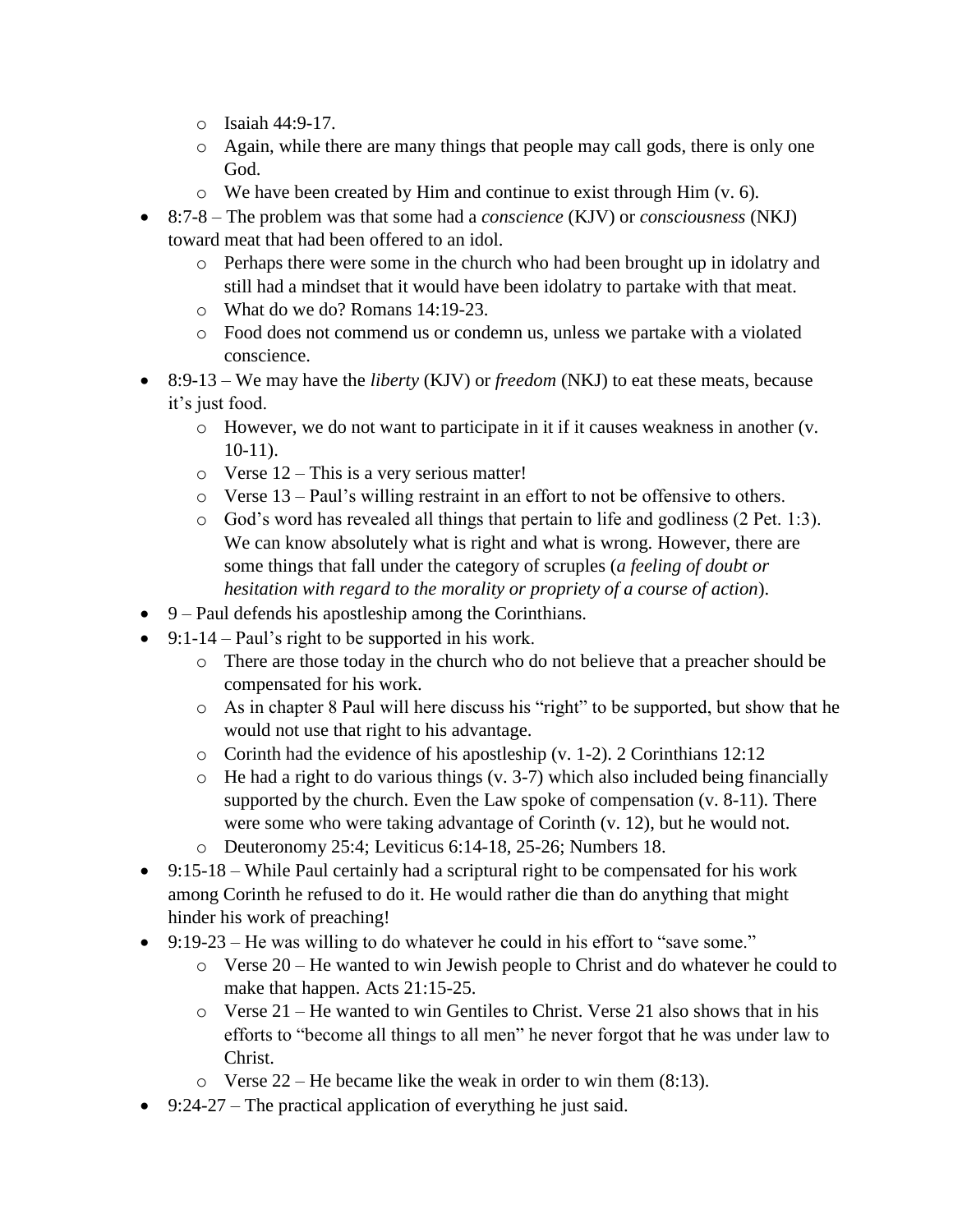- o We are in a long-distance race (Heb. 12:1-2).
- o Being a faithful Christian is a discipline of both body and mind (v. 26-27).
- $\circ$  2 Timothy 2:3-5
- $\bullet$  10 A continuation of the thoughts from chapter 9 where Paul discussed serving all instead of serving self. Israel is used as a negative example.
- $\bullet$  10:1-5 Israel was protected and provided for by God throughout the forty years of wandering.
	- o Exodus 14:21-23 records the Red Sea crossing. By being "baptized" unto Moses they became his followers are they began the wilderness wanderings.
	- o The manna, quail, and water supplied was called spiritual because of its source.
	- $\circ$  John 6:31-35: 4:13-14.
- 10:6-11 Israel serves as a negative example verses 6 and 11.
	- $\circ$  Verse 7 Exodus 32:4-6.
	- $\circ$  Verse 8 Numbers 25:1-9.
	- $\circ$  Verse 9 Numbers 21:4-9.
	- $\circ$  Verse 10 too many times to list!
- $\bullet$  10:12-13 Must be connected with 9:24-27 and the warnings from 10:1-11.
- $\bullet$  10:14-11:1 The rest of this chapter goes back to addressing the issue of meats that had been offered to idols.
	- o Back in chapter 8 he addressed the issue of conscience toward things offered to idols. 8:7 is important in this discussion.
	- o Paul didn't want any of his actions to be misunderstood so as to hinder the gospel. He is here asking the Corinthians to have the same mindset.
	- o He is telling them not to partake in the Lord's table and then go out and have fellowship with demons (v. 20-22).
	- o His point is firmly established in the rest of the chapter. 11:1 should really be 10:34.
	- $\circ$  Just because I can do something does not mean that I should do something (v. 23-26).
	- o He used an everyday example of how they should conduct themselves in verses 27-30.
	- $\circ$  If the source of the food you are eating is not brought up, eat and be quiet (v. 27).
	- o If the source is brought up, don't eat because you need to be concerned about the conscience of your host (v. 29).
	- o Don't be selfish is your pursuits and liberties as a Christian (v. 31-11:1).

11 – Paul addresses two specific topics: (1) the issue of coverings in worship and (2) Corinth's abuse of the Lord's Supper.

- 11:2-3 There is a definitive chain of authority. Paul had delivered ordinances  $(\pi \alpha \rho \alpha \delta \sigma \sigma \sigma)$  that they were to keep.
- There are two main views as to what the remainder of this section is discussing: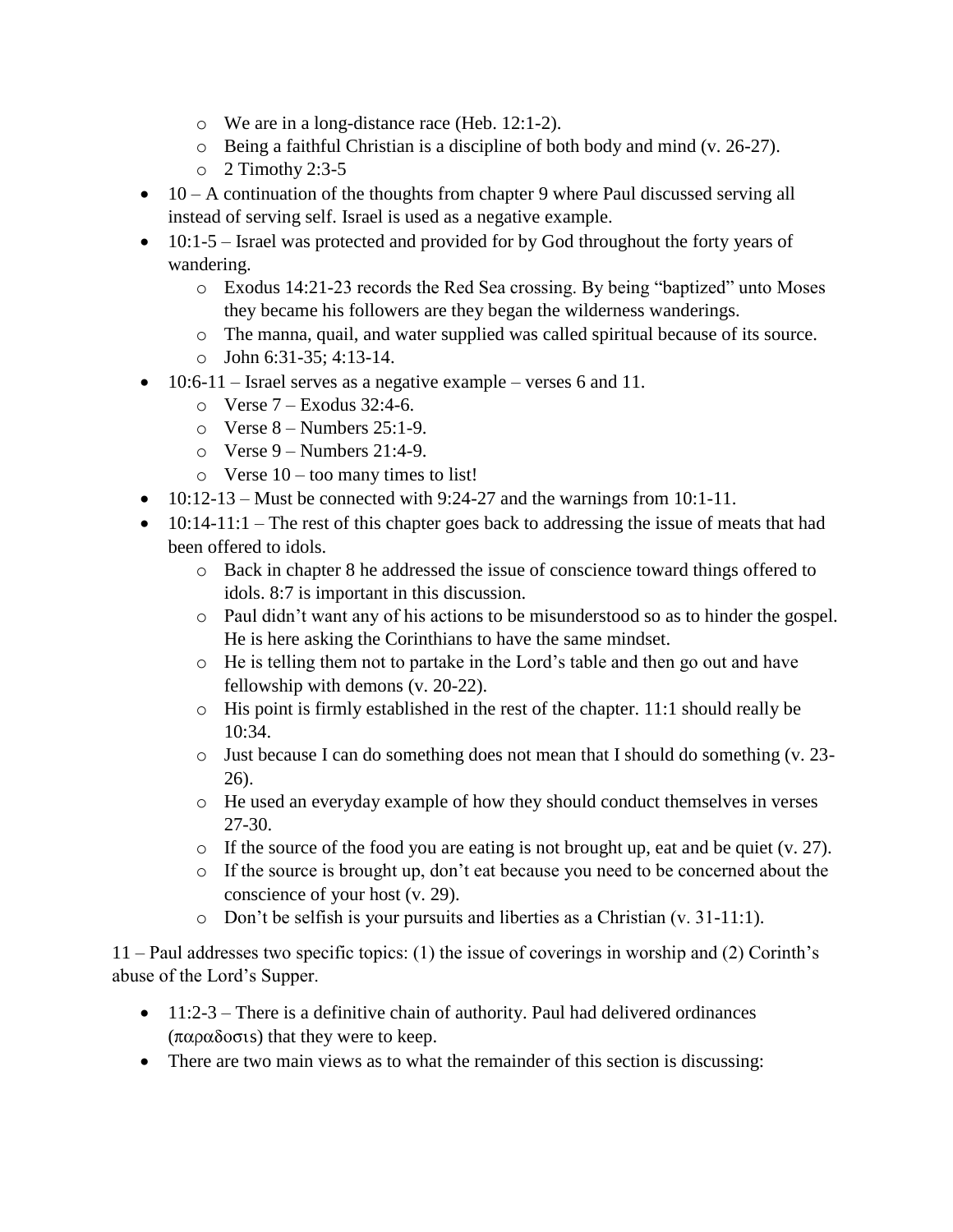- $\circ$  The first is that Paul was binding a law for all churches, including today, that women must be veiled in the worship assembly. Those who hold this view do not believe that this was a custom issue for Corinth.
- o The second view is that Paul was addressing an issue specific to Corinth and how Christian men and women should respond.
- $11:4-7$  The covering.
	- o We must first understand the terms that Paul used.
	- $\circ$  Covered (v. 4, 6, 7) and uncovered (v. 5, 6, 13) all come from the same Greek word that means "what comes down from the head, a veil or covering." A hat will not do.
	- o Covering (v. 15) is from a Greek word that means, "a wrap or a mantle." Obviously then the covering of the previous verses is not a reference to her hair.
	- o This is the only passage that addresses this issue and it was clear that in Corinth, an uncovered woman, or even a woman with a shaved head, was dishonorable (v. 5-6).
	- o The woman was created for the man (Gen. 2:18, 20) and she was to have "power" or "a symbol of authority" (NKJ) on her head (v. 8-12). In Corinth she would honor her husband by wearing a veil in keeping with societal propriety.
	- o Long and short are relative terms, but both men and women should dress and conduct themselves in accordance with their God-given gender (v. 14-15).
- $\bullet$  11:17-22 Corinth's abuse of the Lord's Supper.
	- o Their assembly is mentioned three times here with a Greek word that refers to the assembly  $(v. 17-18, 20)$ . the assembly is to be in "one place"  $(v. 20)$ . What was going on revealed that some were approved (as Christians) and some were not (v. 19).
	- $\circ$  One of the express purposes of the assembly on the first day of the week was to "break bread" (Acts 20:7) or "partake of the Lord's Supper" (v. 20). The problem was that they had changed what should have been done (v. 20-22).
	- o This is not an argument against eating in the church building. First, there were no "church buildings" in the first century. Second, they had turned the observance of the Lord's Supper into a greedy free-for-all (v. 21).
	- o To be consistent, those who believe it is wrong to have a kitchen in the church building (1) cannot have a water fountain and (2) no one could bring in a cup of coffee during the week – not even the preacher!
	- o In verses 23-29 Paul emphasizes the solemnity with which we should partake.
	- o Many Christians at Corinth were dying spiritually because of their mistreatment of one another and misuse of the Lord's Table.
	- o They should have already handled this problem among themselves (v. 31-32).
	- o Again, verses 33-34 is not a condemnation of eating in a "church building." He was instructing them not to treat the Lord's Supper with selfishness or in connection with a regular meal.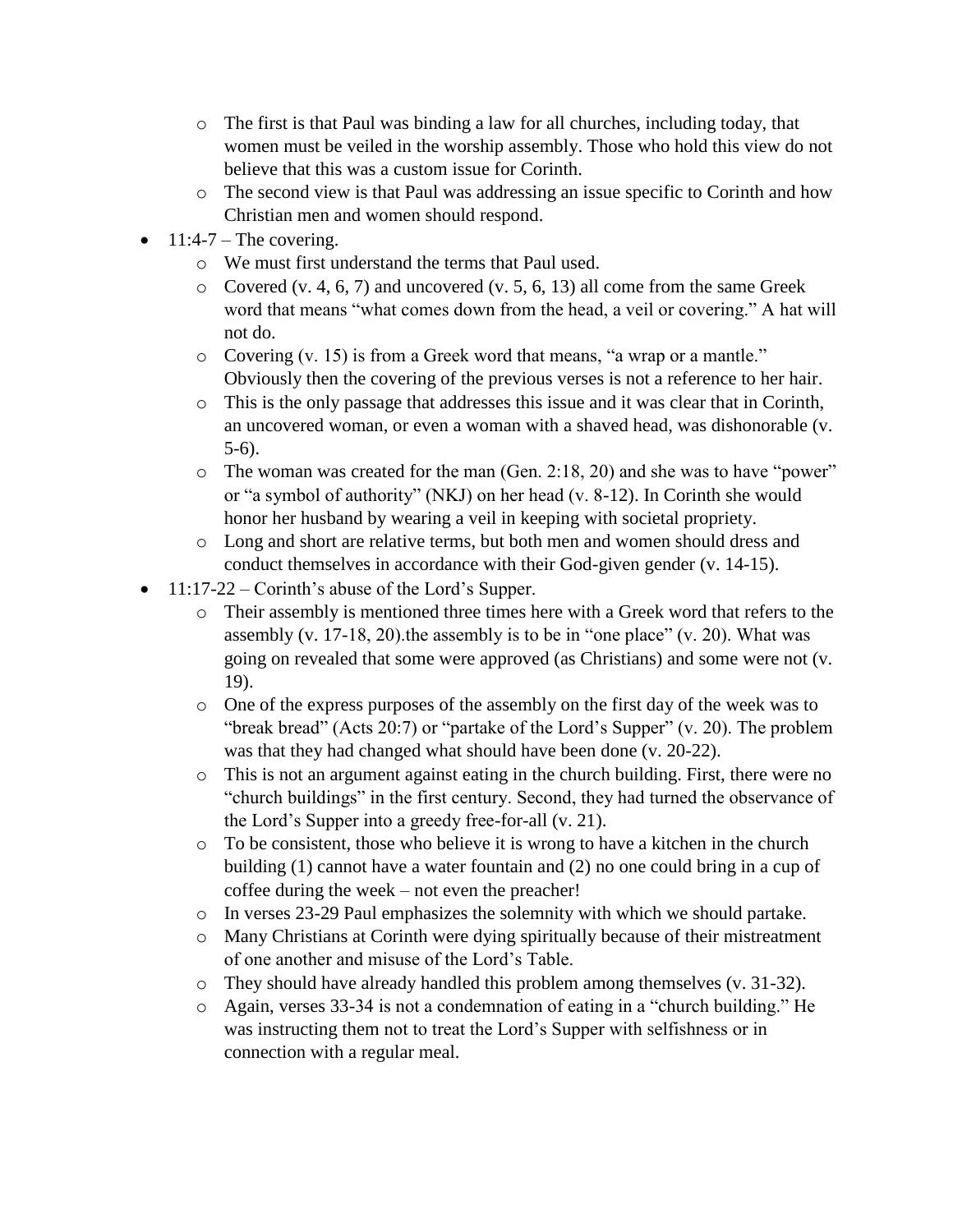In Chapters 12-14 Paul discusses three aspects of spiritual gifts – the distribution (12), the duration (13), and the abuse of them (14).

- $\bullet$  12:1-3 The emphasis in this chapter will be on the Holy Spirit and His work in the provision of miraculous abilities. Being led by the Spirit will cause one to confess that Jesus is Lord.
- $\bullet$  12:4-11 The diversity of spiritual gifts.
	- $\circ$  Notice the unity of the Godhead in the "gifts" (v. 4), the "administrations" (v. 5), and the "operations" (v. 6).
	- o Verse 7 brings the emphasis back to the work of the Holy Spirit. The purpose of the miraculous was to benefit everyone, but Corinth has abused that purpose.
	- o 9 spiritual gifts are listed (v. 8-10) and they were distributed according to the will of the Holy Spirit (v. 11). You cannot choose or discover your spiritual gift!
- $\bullet$  12:12-14 One body, many members. Being baptized into Christ places one in the body of Christ (Acts 18:8; 2:47). This section is not referring to Holy Spirit baptism, but being baptized in or by the Spirit through His inspired teaching. There are only two cases in Scripture of baptism in the Holy Spirit – Acts 2 and 10. We drink (partake of) the things of God when we are baptized into Christ.
- $\bullet$  12:15-24 Paul uses the human body as an illustration of the function of the spiritual body of Christ. Every member of the physical body has an important role to play and the same is true in Christ. If every member of the body had the same function there would be no body at all.
	- o Our physical well-being depends on the healthy functioning of every internal organ and external appendage.
	- o The same is true of the spiritual body of Christ. Every member is needed and valuable, even though they function in different ways.
- $\bullet$  12:25-27 The purpose of the members of the church and the spiritual gifts they had been given. As the designer of both the physical and spiritual bodies (v. 24), God has a specific desire for all the members to be functioning together. Romans 12:3-5.
- $\bullet$  12:28-31 Notice that God set things up in the church. Ephesians 4:7-16.
	- o "First" apostles. They were commissioned directly by the Lord to carry out His work once He left this earth (Jn. 14-16).
	- o "Secondarily" prophets. These were inspired individuals in the church who revealed God's will by the Holy Spirit.
	- o "Third" teachers. Those who expounded the word of God in churches.
	- o Then miracle workers. The purposes of miraculous gifts were (1) to confirm that a speaker was from God (Mk. 16:15-20) and (2) to produce faith in those who witnessed them (Jn. 20:30-31).
	- o Not every Christian had the same gift and there were some that were "best" (v. 31). The term means, "more useful, more advantageous."
	- o Even more than the miraculous there is a "more excellent way." The Greek term means, "superior, preeminent."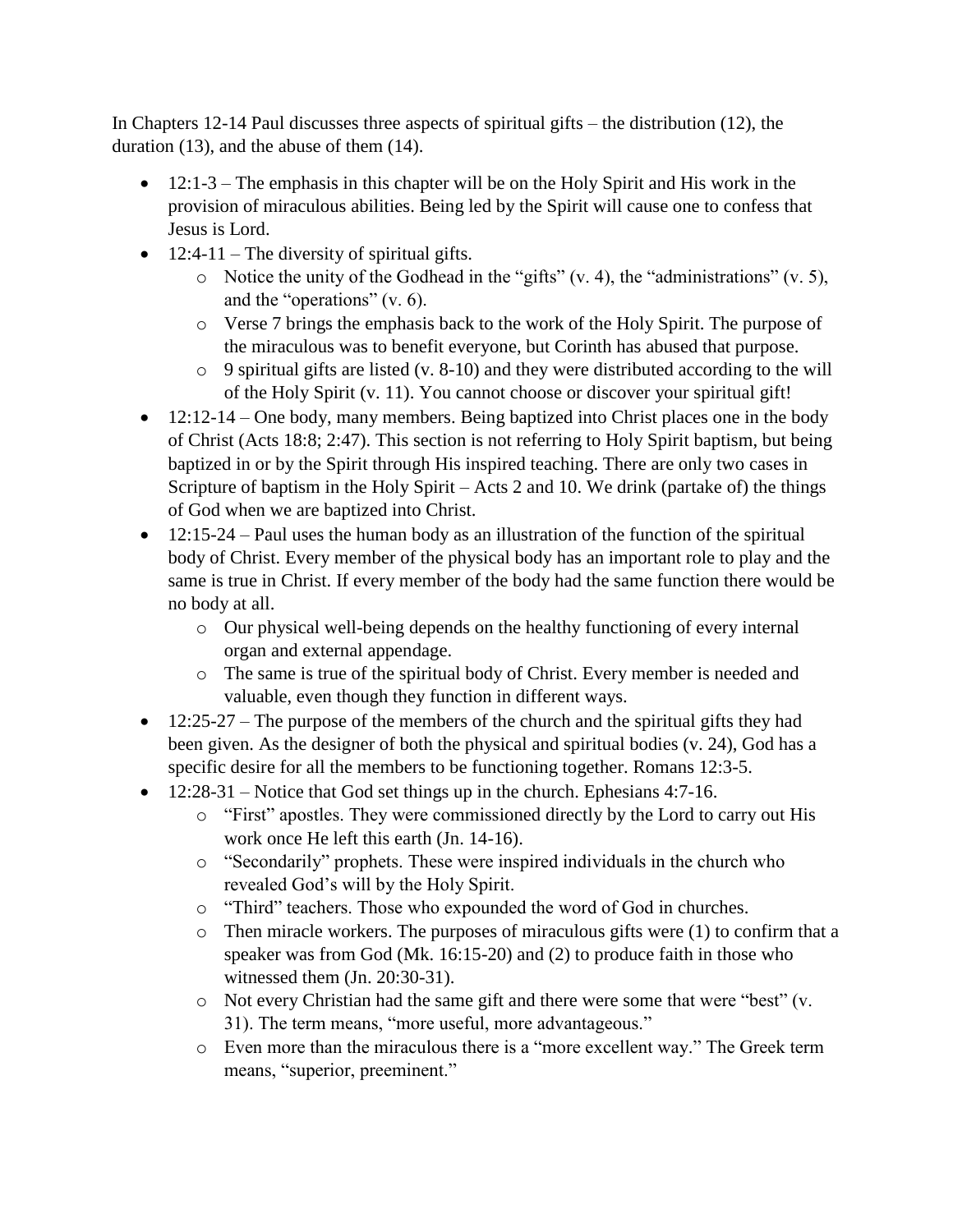Chapter 12 discussed the distribution and purpose of the nine spiritual gifts/miraculous abilities. There were gifts that were more advantageous for the church (12:31), but there was still "a more excellent way" and that is what chapter 13 covers.

- 13:1-3 Spiritual gifts and personal sacrifices are nothing apart from love.
	- $\circ$  The Greek term for charity (KJV) or love (NKJ) is  $\alpha \gamma \alpha \pi \eta$  and carries the idea of goodwill and benevolence. It means that one has the best interest of another in mind.
	- o The motivation with which we work for God is just as important as the action taken. If it is not out of love it is useless.
	- o Romans 13:8-10
- 13:4-7 The attributes of true love.
	- o This is significant because of the prevailing division and competition that existed in this church.
	- o A challenge substitute *charity* or *love* with your name.
	- o Suffereth long and is kind it is patient and good.
	- o Envieth not is not resentful and critical.
	- o Vaunteth not itself, is not puffed up does not parade itself or act arrogantly.
	- o Verse 5 love is not rude, selfish, or easily angered. Keeps no record of wrongs.
	- o Verse 6 does not delight in evil, but loves the truth.
	- o Verse 7 will strive to help others, sees the best in others, doesn't despair, and keeps on loving in spite of mistreatment or mistakes.
- $\bullet$  13:8-13 The "in part" versus the "perfect."
	- o A contrast in drawn in verse 8. Love never fails, but…
	- o Fail, cease, vanish render inactive, stop, render inactive. It is beyond question that Paul taught that the miraculous would come to an end.
	- o If the miraculous still exists today, the burden of proof rests on those who make the claim. For example some groups teach that speaking in tongues is a sign of salvation, but consider 12:30.
	- o Biblical miracles were immediate, observable, and undeniable. They were internal, nonvisible ailments that were cured.
	- o John 11:47-48; 12:9-11; Acts 4:14-16.
	- o The "in part" is the knowledge and prophecy, which is the revelation of God's will. The miracles were worked in order to confirm the spoken word (Mk. 16:17- 20). Therefore, the "perfect" is the finished or complete revelation of God's will.
	- o As an adult puts away childish behavior, so the fully revealed mind of God no longer needed the gifts in order to confirm it.
	- o Faith will come to an end when we see the unseen (Heb. 11:1).
	- o Hope will no longer be hoped for after the resurrection (Rom. 8:18-25).
	- o Love for God and all that He has done will never come to an end.

Chapter 14 covers the misuse of the spiritual gifts of tongues and order in the Corinthian assembly.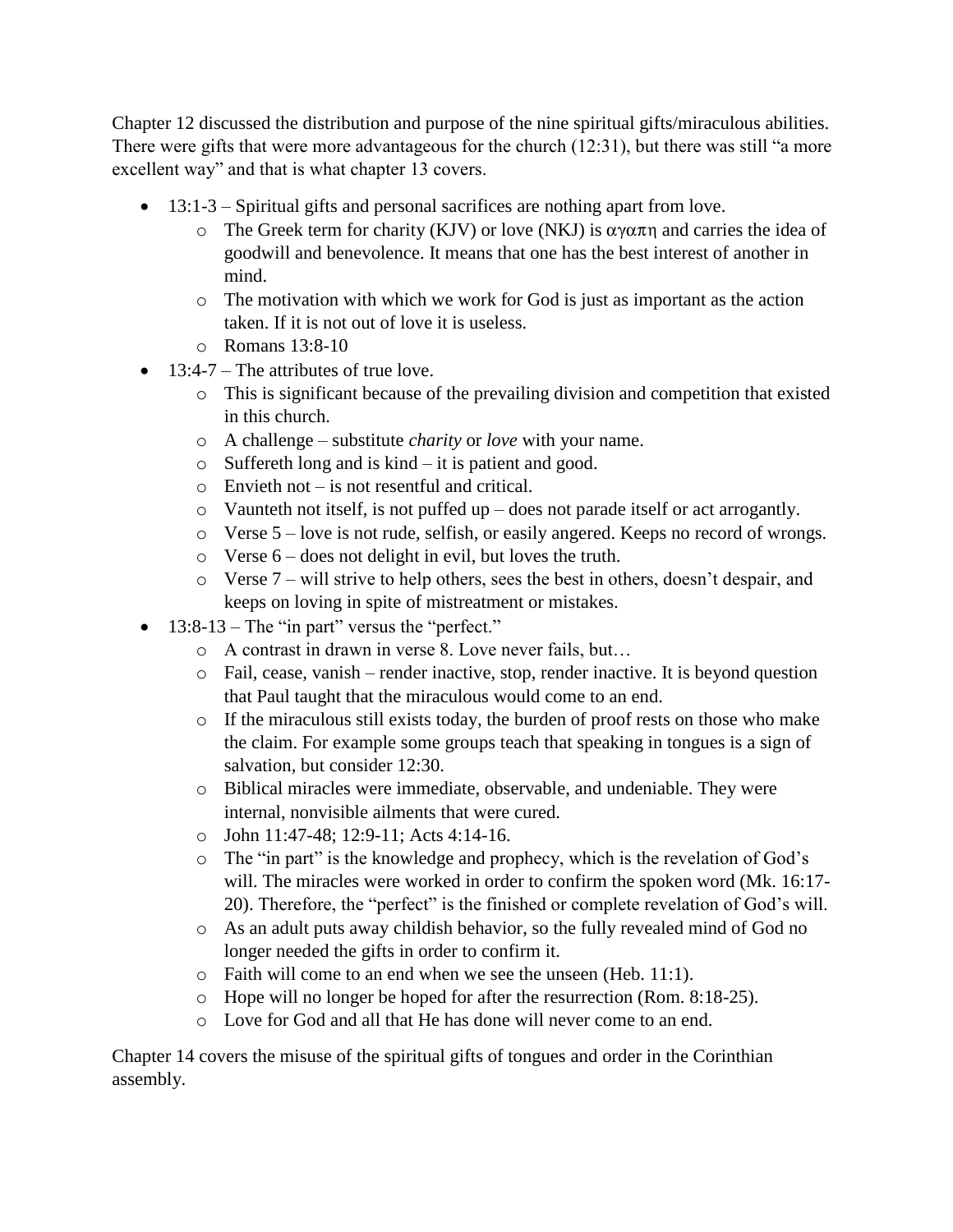- $\bullet$  14:1-5 The gift of prophecy as compared to the gift of tongues.
	- o It is important to note that "unknown" was supplied by the translators. Some have used that word to teach that speaking in tongues was not a human language. Reading Acts 2:6-12 clarifies that error.
	- o The nine spiritual gifts were given for what purpose? 12:7.
	- o Prophecy is stated to be superior to tongues because of what it was able to accomplish (v. 4). In view of verse 5, why is there such an emphasis on tongues in the religious world?
- 14:6-19 If you're going to speak in tongues, interpret!
	- o The point Paul makes in this section is that if speaking in tongues is not interpreted, you're not building up the church (v. 11-13).
	- o Verses 7-8 illustrate the point he is making.
	- o It appears that Paul was more capable of speaking in tongues than Corinth, but he instructs that edification should supersede the spiritual gifts being used. This does not undervalue tongues, but it shows the superiority of edification.
- 14:20-25 Tongues are a sign for unbelievers.
	- o Paul quotes Isaiah 28:11-12 which was a prophecy of the Assyrian captors who spoke a different language (tongue) than the Jews. The Jews didn't listen to their own prophets, but they would when captivity came!
	- o Verse 23 states, "all of you are speaking on tongues." This indicates the disorder and confusion that was occurring in their assembly. An unbeliever would think the church was going crazy!
	- o The gift of prophecy was the revelation of truth which is what convicts and judges (v. 24-25).
- $\bullet$  14:26-33 Speak with tongues in an orderly fashion.
	- o It is a common claim that when this "gift" happens today, there is no order to it.
	- o Verse 26 indicates that they were all trying to do things at once.
	- $\circ$  Paul sets things in order: (1) no more than three, (2) in turn one at a time, (3) interpret what is spoken. If there is no interpreter, be quiet.
	- $\circ$  Prophecy was to be done in the same order (v. 29-31). They had control over the spiritual gifts (v. 32-33).
- $\bullet$  14:34-35 The wives of the prophets were not to take control of the assembly.
	- o While this is a miraculous context, the same principles are found for a nonmiraculous assembly in 1 Timothy 2:8-14.
	- o Women may certainly teach men Mark 16:15; Acts 18:24-26.
- $\bullet$  14:36-40 All things were to be done orderly and what Paul was teaching originated with God (v. 37b) and did not originate with Corinth (v. 36). Prophecy was more beneficial and speaking in tongues was not forbidden.
- $\bullet$  15:1-4 The preached gospel.
	- o The term gospel is from a Greek word that means, "good news." The word *received* is from a Greek word that means to "seize or take into one's possession." It's not enough to hear the gospel, it must be internalized and applied.
	- o The gospel is what saves IF we keep in memory, that is, hold on to it or retain.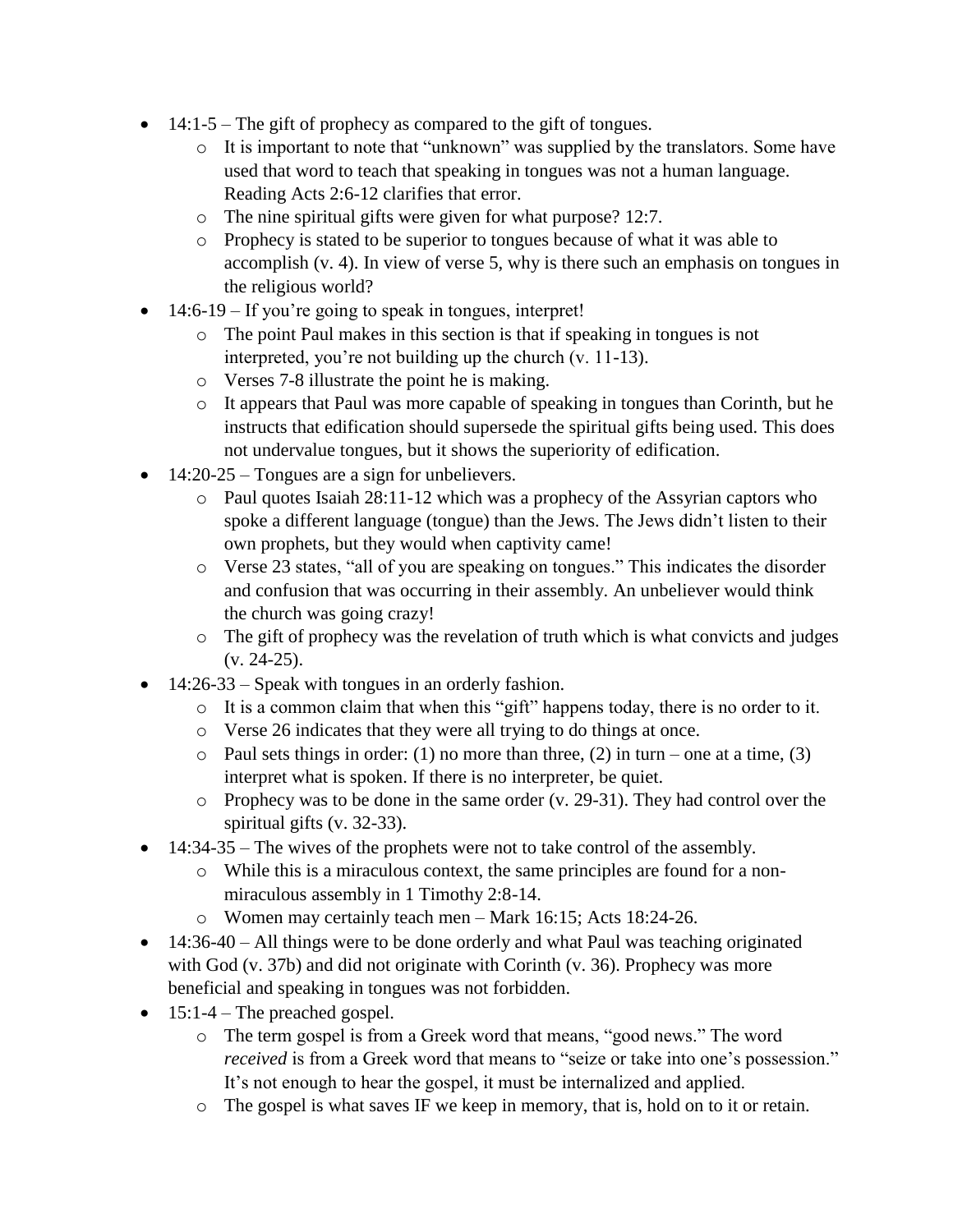- o That message is the death, burial, and resurrection. All of it is "according to the Scriptures." Death – Isaiah 53:3-8, 10-12; burial – Isaiah 53:9; resurrection – Psalm 2:7-9.
- 15:5-11 Witnesses to the resurrection.
	- o There were at least 513 people who were eye-witnesses of the resurrected Christ. The law required at least 2 or 3 witnesses to confirm something (Deut. 17:6; 19:15).
	- o No skeptic or enemy could deny the miraculous John 11:45-48; Acts 4:15-17.
- $\bullet$  15:12-19 If the resurrection has been proclaimed and there are so many witnesses, why are some denying it?
	- o This section reveals the consequences if the resurrection did not take place.
	- o The entire Christian system stands or falls with the resurrection of Christ!
	- o It seems they were denying a general resurrection and not the resurrection of Christ. And if He was not raised…verses 14-19.
- 15:20-28 Paul affirms the resurrection of Christ and what will follow.
	- o He is the *first-fruits* under the Old Law the *first-fruits* signified the beginning of harvest (Lev. 23:9-11). Thus, because Christ was raised from the dead we are guaranteed of the resurrection of ourselves.
	- o Verses 21-22 the contrast of Adam and Christ.
	- $\circ$  Verses 23-28 the order of final things. Christ was the first, Christians will be raised at His coming, and THEN comes the end.
	- o Notice, at the end Christ does not receive a kingdom, He gives the kingdom back to God (v. 24). Christ will reign UNTIL the resurrection. After the resurrection Jesus will be back in subjection to the Father (v. 28).
- 15:29-34 If there is no resurrection, let's just live like we want.
	- o Verse 29 has caused a lot of problems over the years. The Greek literally reads, "What will they do who are baptized in behalf of the dead ones?" In other words, if there is no resurrection of the dead, why be baptized in order to have hope for the resurrection which would reunite them with those who had already died?
	- o Why live like a Christian if the dead rise not (v. 30-32)?
	- o Verses 33-34 Wake up! If you hang with these false teachers who deny the resurrection you will be influenced!
- 15:35-41 An illustration to explain the nature of the resurrection.
	- o It seems that Paul is preemptively answering an objection to the resurrection here.
	- o If there is a resurrection, with what kind of body will we be raised?
	- o Just like the germination process in plants, so there will be a change in the human body at the resurrection. Verse 37 – what you plant does not look like what you will one day harvest.
	- o The different types of bodies are used to illustrate what he writes beginning in verse 42. *Celestial bodies* are the heavenly bodies. The *terrestrial bodies* are those bodies that exist on the earth.
- $\bullet$  15:42-49 At the resurrection there will be a changing of bodies.
	- $\circ$  Corruption = perishing, decaying; incorruption = perpetuity, unending.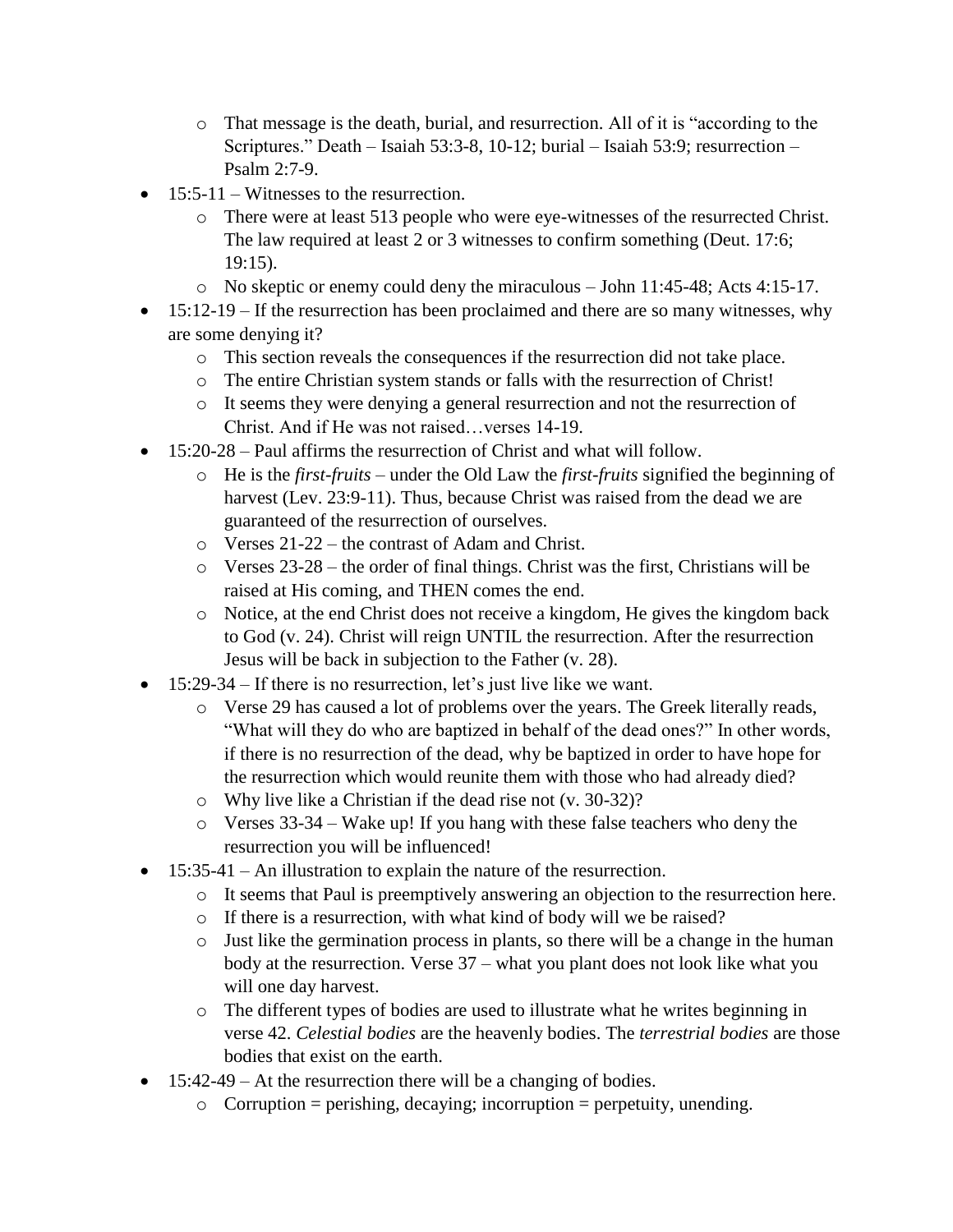- $\circ$  Dishonor = vile; glory = splendor.
- $\circ$  Weakness = infirm, frail; power = strength, might.
- $\circ$  Natural = physical; spiritual = relating to the soul. "There is a natural body, and there is a spiritual body." Philippians 3:20-21; 1 John 3:2.
- o Genesis 2:7 is referenced in terms of how Adam was created a "living soul." Christ, because He is a "life giving spirit" is able to undo what was done by Adam when he sinned.
- $\circ$  One day we, who are made like Adam will be made like Christ 1 John 3:2.
- $\bullet$  15:50-57 A change will take place.
	- o We must understand that the resurrection will be a bodily resurrection. However, "flesh and blood cannot inherit the kingdom of God." This physical, decaying body will be *changed* (allasso – to exchange one thing for another).
	- o John 5:28-29.
	- o In a *moment* something that cannot be cut in two; indivisible.
	- $\circ$  Twinkling = blink.
	- o This section is all about the victory (v. 54) that the child of God will experience in the resurrection and exchanging of the body.
	- o Paul quotes Isaiah 25:8 and Hosea 13:14 in verses 54-55.
	- $\circ$  Verse 56 the law reveals what sin is and the wages of sin is death (Rom. 6:23), but…verse 57!
	- $\circ$  In view of all he has said of the resurrection we have verse 58. Your labor is not in vain!
- 16:1-4 A special collection for the poor saints in Jerusalem.
	- o This passage is often cited as the authority to contribute on the first day of the week and rightfully so.
	- $\circ$  We know that is when the church came together (Acts 20:7) and we know what they did when they assembled.
	- o Some use this passage to say that the money collected by Christians is to be used only for Christians. Galatians 6:10 answers that.
	- o Verse 3 refers to this collection as a *gift* and says it would be taken to Jerusalem by multiple individuals – 2 Corinthians 8:19-21.
- $\bullet$  16:5-9 Paul's travel plans.
	- o Notice that his plans are "if the Lord permit" (v. 7).
	- o Sometimes He did not permit Acts 16:6-10.
	- o A door (opportunity) Acts 14:27; 2 Corinthians 2:12; Colossians 4:2-4.
- $\bullet$  16:10-12 Timothy and Apollos.
	- o The relationship between Paul and Timothy was very special (Acts 16:1-5; Phil. 2:19-24).
	- o Paul and Apollos had a working relationship (1 Cor. 3:6-8; 4:6).
- $\bullet$  16:13-14 Living out Christianity.
	- $\circ$  Watch = pay attention, be cautious.
	- $\circ$  Stand fast = be firm, persevere.
	- $\circ$  Quit ye like men = act like a man, be brave.